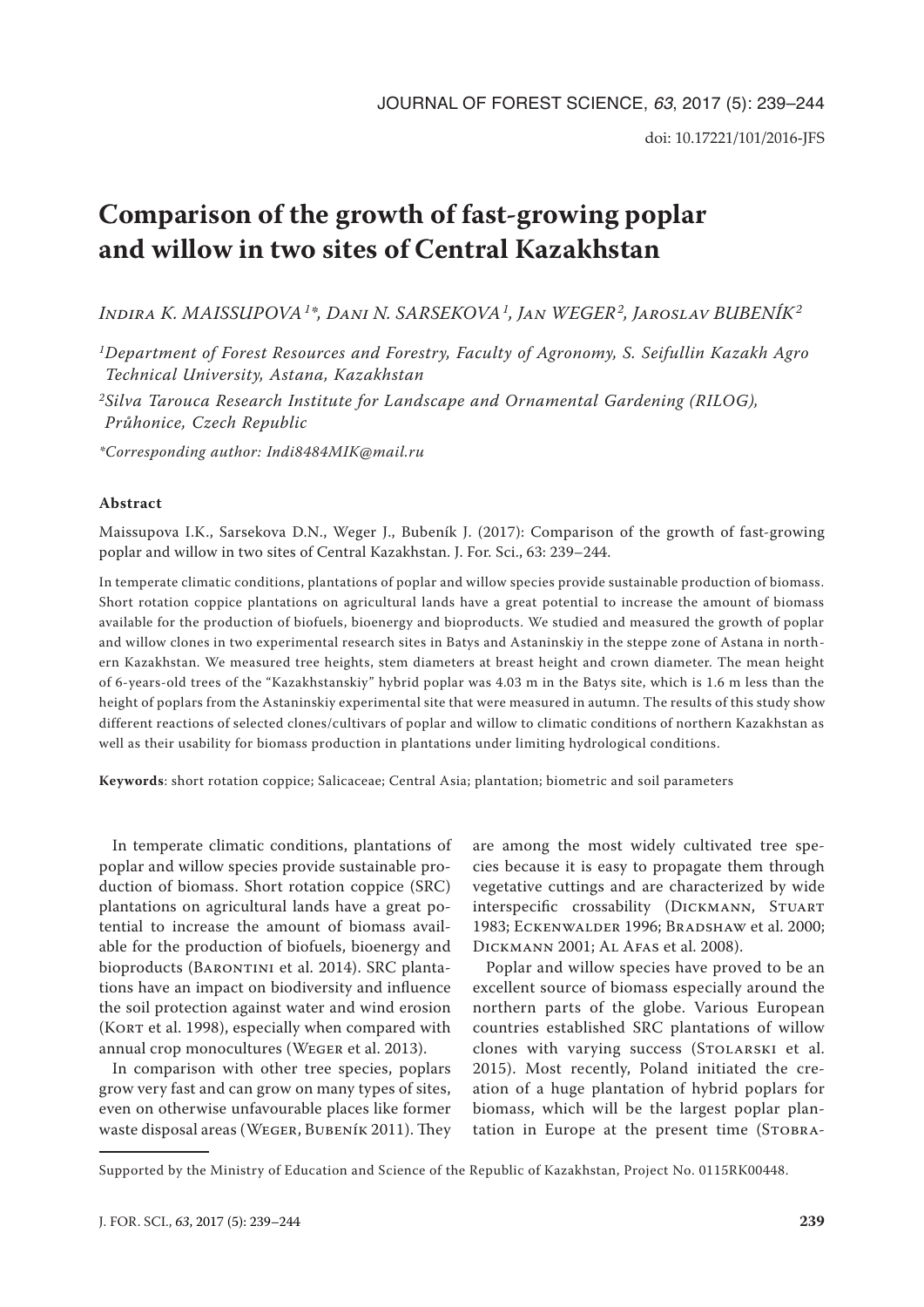wa 2014). Genetically improved hybrid poplar clones in Eastern Canada reach the sawlog size in 15 years with annual yields of 8-15  $m^3$ -ha<sup>-1</sup>·yr<sup>-1</sup> (Pliura et al. 2014). The conducted experiments in southern regions of Kazakhstan confirmed the high production potential of the selected hybrid poplars 62027-1 and hybrid poplar "Kazakhstanskiy" (SARSEKOVA, ZASADA 2014). The reserves of the phytomass of fast-growing wood species make up 1.343 thousand t which are growing in Central Kazakhstan, on the base of the Republic State Enterprise "Zhasyl Aymak". (Sarsekova 2015). Besides, the implementation of works on the creation of a green zone of the city of Astana was carried out in accordance with the "Zhasyl El" Program, approved by the Government of the Republic of Kazakhstan. It defines the main goals and objectives for increasing tree-planting work, planting of settlements, and ultimately increases the forest cover territory (Kazakh Forest Inventory Enterprise 2008). The whole forestry cover of the territory of Kazakhstan makes up 4.6%. An extremely unequal distribution is characteristic of the forests of Kazakhstan. About 80% of timber reserves are in the northern and northeastern part of the country, with more than half of the coniferous forest reserves which grow in Eastern Kazakhstan. In order to ensure the efficient use of renewable resources and energy as a factor of sustainable economic development of the Republic of Kazakhstan a strategy by 2024 has been developed. This long-term strategy will include popularizing the ideas of rational and effective environmental management, introduction of new technologies, a new culture of production, the formation of an appropriate legislative framework for resource conservation, environmental protection, and solve problems that damage renewable resources, including taking measures to stop their predatory exploitation (Government of the Republic of Kazakhstan 2008). Poplars are very responsive to mineral and organic fertilizers applied into the soil. The application of fractional fertilizer into the soil of willows in the first three years increases the growth of seedlings in height and diameter by 183 and 140%, respectively. Subsequent fertilization allows to adjust nutrition and ratio between nutrients, thus achieving a better use of fertilizers and a more rapid impact on the growth of poplars (Sarsekova 2012). Based on the above-mentioned experiences we decided to study and measure the growth of poplar and willow clones in the territory of Astana (northern Kazakhstan).

### **MATERIAL AND METHODS**

We studied two clones of hybrid poplar Kazakhstanskiy and Kyzyl-Tan from the Aigeiros poplar section and *Salix alba* Linnaeus on two research areas (358 m a.s.l.), Batys (51°10'48"N, 10.088 ha) and Astaninskiy (71°26'45"E, 9.371 ha) located in northern Kazakhstan. Kazakhstan mostly consists of steppe land occupied by hills and plateaus. The Kazakh steppe covers almost one third of the territory of the country, occupied by grasslands and sandy areas. The "Astaninskiy" site is characterized by suitable forest soil which provides the cultivation of quite stable and viable plants of most tree species of the local flora. The soil of this site is characterized by average salinity. The "Batys" site is characterized by the soil of limited suitability for forest cultivation but thanks to the high agricultural technology it is possible to grow salt-tolerant species. Most of these lands are reserved for protective afforestation. Climate conditions of the two sites are nearly the same. Both research areas are located in the green zone of the city of Astana. Hybrid poplars Kazakhstanskiy and Kyzyl-tan were obtained by crossbreeding the poplar clone *Populus berolinensis* K. Koch with *Populus deltoides*  Marsh. These clones were obtained by the breeder and professor P. Besschetnov (Besschetnov 1969). We also studied the species *S*. *alba*.

The climate of Astana is continental. The average long-term snow cover is 300 mm with an average of 30 days per year with snowfall. The wind mainly blows in a southwestern direction. Average temperature in July is 20°C, maximum daily temperatures reach 42°C. The average maximum temperature in July (30°С and above) is observed during 11–12 days. The annual rainfall is 300 mm. Soils of the green zone of Astana are Vertisols. Land use is classified as artificial forest. Groundwater depth ranges between 5 and 10 m and near lakes and marshes between 1.5 and 5 m. For the investigation of the soil status six soil samples were taken at three depths, 0–0.2, 0.2–0.4 and 0.4–0.6 m, to investigate soil properties at the research sites. In examining the characteristics of the soil, its texture, hygroscopic moisture, humus, pH, organic carbon, percentage of salts and dry residues were measured.

Plantations were established in a six-row design. Distance between rows is 4 m. A schematic layout of experimental plot is S-P-P-P-P-S (S for *Salix* Linnaeus, P for *Populus* Linnaeus). The distance between poplars in a row is 1.5 m and between willows 1.0 m. The number of planted poplars is 1,116 individuals, the number of planted willows amounts to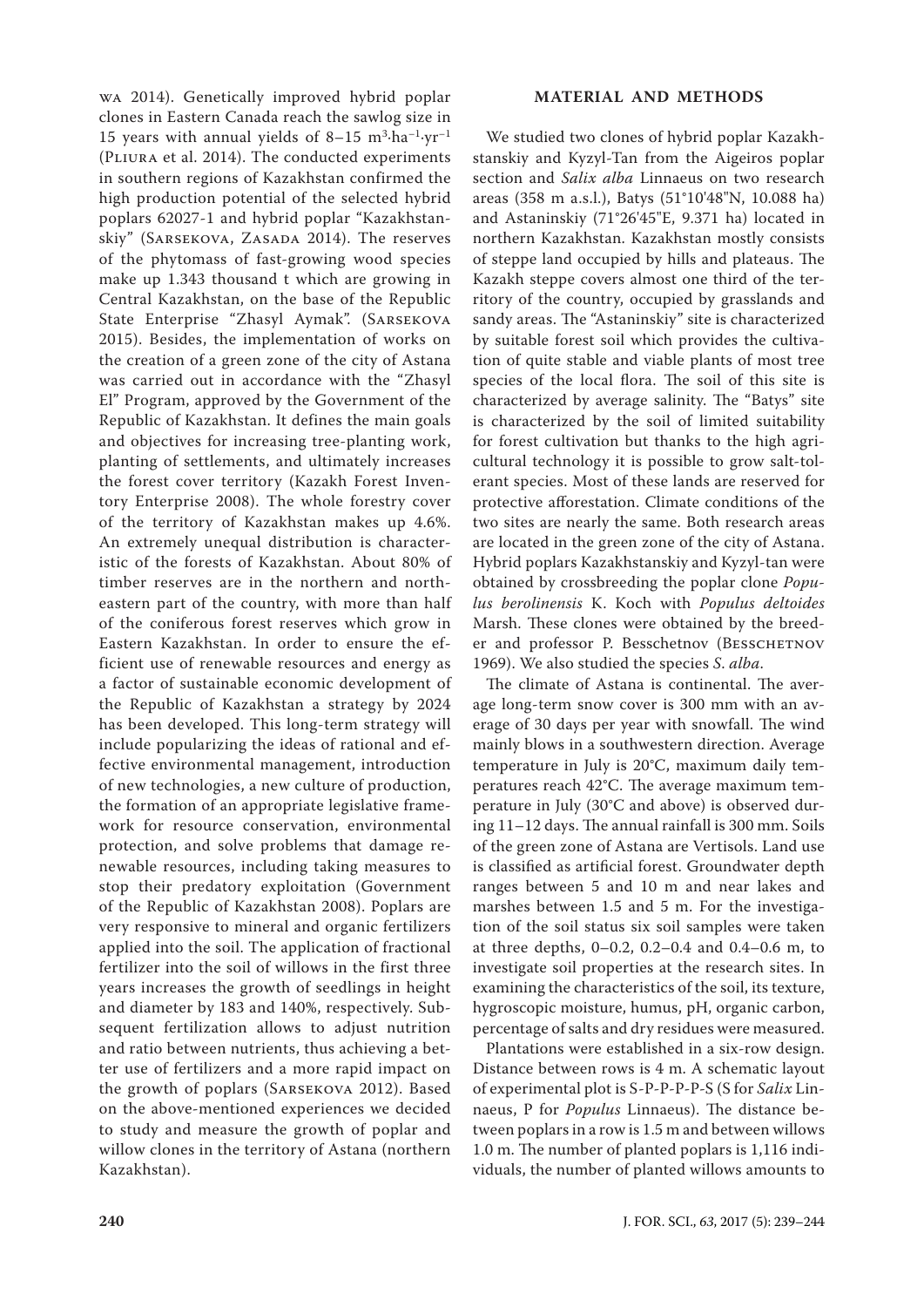| Table 1. Number of measured trees $(n)$ in experimental research sites |  |  |  |  |
|------------------------------------------------------------------------|--|--|--|--|
|------------------------------------------------------------------------|--|--|--|--|

|                              | Research site    |                    |                  |                        |  |  |
|------------------------------|------------------|--------------------|------------------|------------------------|--|--|
| Clone                        |                  | <b>Batys</b>       | Astaninskiy      |                        |  |  |
|                              | $\boldsymbol{n}$ | observation period | $\boldsymbol{n}$ | observation period     |  |  |
| Kazakhstanskiy hybrid poplar | 405              | autumn 2015        | 240              | spring and autumn 2015 |  |  |
| Kyzyl-Tan hybrid poplar      | 144              | autumn 2015        |                  |                        |  |  |
| Salix alba Linnaeus          | 231              | autumn 2015        | 240              | spring and autumn 2015 |  |  |
| Total sample                 | 780              |                    | 480              |                        |  |  |

550 trees per hectare. Plantations were established with annual saplings of cuttings. Straight shoots with well-developed and mechanically intact buds were used for propagation cuttings. Cuttings were cut from the middle part of the shoots of one-year trees because the top shoot is very thin and there are few nutrients as well as they can be damaged by frost. Cuttings were 20–25 cm long with a diameter between 0.8 and 1.0 cm. Plantations were weeded between rows and around the research site twice in the first two years. The site was irrigated twice during the first year, once during the next year and then it was no longer irrigated. Irrigation rates were 20 l per tree. In the case of poplar it was calculated that  $446 \text{ m}^3$  of water was used in the first year and 223 m<sup>3</sup> in the second year. For willow the water consumption amounted to  $220 \text{ m}^3$  in the first year and in the second year it was  $110 \text{ m}^3$ . On the whole four plantations were observed, in "Astaninskiy" it was 1 plantation of 6-year hybrid poplars and *S*. *alba*, in "Batys" 3 plantations of 4–6-year crops of hybrid poplars and *S*. *alba*. All measured trees are presented in Table 1.

Trees were studied using a conventional method (ANUCHIN 1983). We calculated and measured biometric parameters such as averages of tree heights, DBH and crown diameter. Analyses of the measurement results were performed using a program based on ANOVA (Dospehov 1985). We calculated survival rates of the planted trees separately for each clone/cultivar. The survival rate was based on the condition rating assigned to the tree: good, fair, or poor trees were rated as alive and absent, dead, shrub, stump, or sprout trees were rated as dead (VOGT et al. 2014).

#### **RESULTS**

Results of soil sample examination are presented in Table 2.

The maximum content of humus in soil samples from 0–0.2 m in Astaninskiy site ranged between 8.14 and 10.11%, in Batys site 3.9–4.6%. Soil pH in

Astaninskiy location ranged from 7.8 to 8.73 while it was 7.13–7.95 in Batys location.

Results of biometric measurements are presented in Table 3.

The Kazakhstanskiy hybrid poplar in Astaninskiy site had greater heights than in Batys site. Survival rate of the Kazakhstanskiy hybrid poplar was 89.4% with the mean height of 5.63 m. In Batys site, survival rate of the Kazakhstanskiy hybrid poplar after three years of growth was 71.4% and the mean height was 1.58 m compared to 58.5% survival rate and mean height of 1.34 m in Kyzyl-Tan. Growth in the height of *S*. *alba* for the growing season in Batys site was lower than in Astaninsky site. Survival rate of *S*. *alba* after 5 years of growth in Batys site was 87.8% and the mean height of 2.18 m was reached. In Astaninskiy site, survival rate of the 6-years-old plantation of *Salix alba* was 90.4% and the mean height was 4.24 m.

#### **DISCUSSION**

The mean height of Kazakhstanskiy hybrid poplar in the southern regions of Kazakhstan on weakly saline soils with 8–10 irrigations (700–800  $\mathrm{m}^3\text{-}\mathrm{ha}^{-1}$ ) during the growing season was  $1.83 \pm 0.01$  m in the first year after planting. Mean height at the age of two years was  $3.86 \pm 0.01$  m. Three-years-old plants reached the mean height of  $5.72 \pm 0.01$  m. Mean height of Kyzyl-tan in the first year was  $1.767 \pm$ 0.01 m. Mean height at the age of two years was  $3.56 \pm 0.01$  m. Three-years-old plants had the mean height of  $5.48 \pm 0.01$  m (BESSCHETNOV 1969).

The mean height of Kazakhstanskiy hybrid poplar reached 4.03 m in the Batys experimental site, which is 1.6 m less than in 6-years-old poplars from the Astaninskiy experimental site that were measured in autumn. Both values of height are much lower than the values measured for 3-years-old poplar growth from late 1969 in the southern regions of Kazakhstan. Plantations of 8-years-old poplars in Diwandareh (Kurdistan province, western Iran) were observed. The highest total mean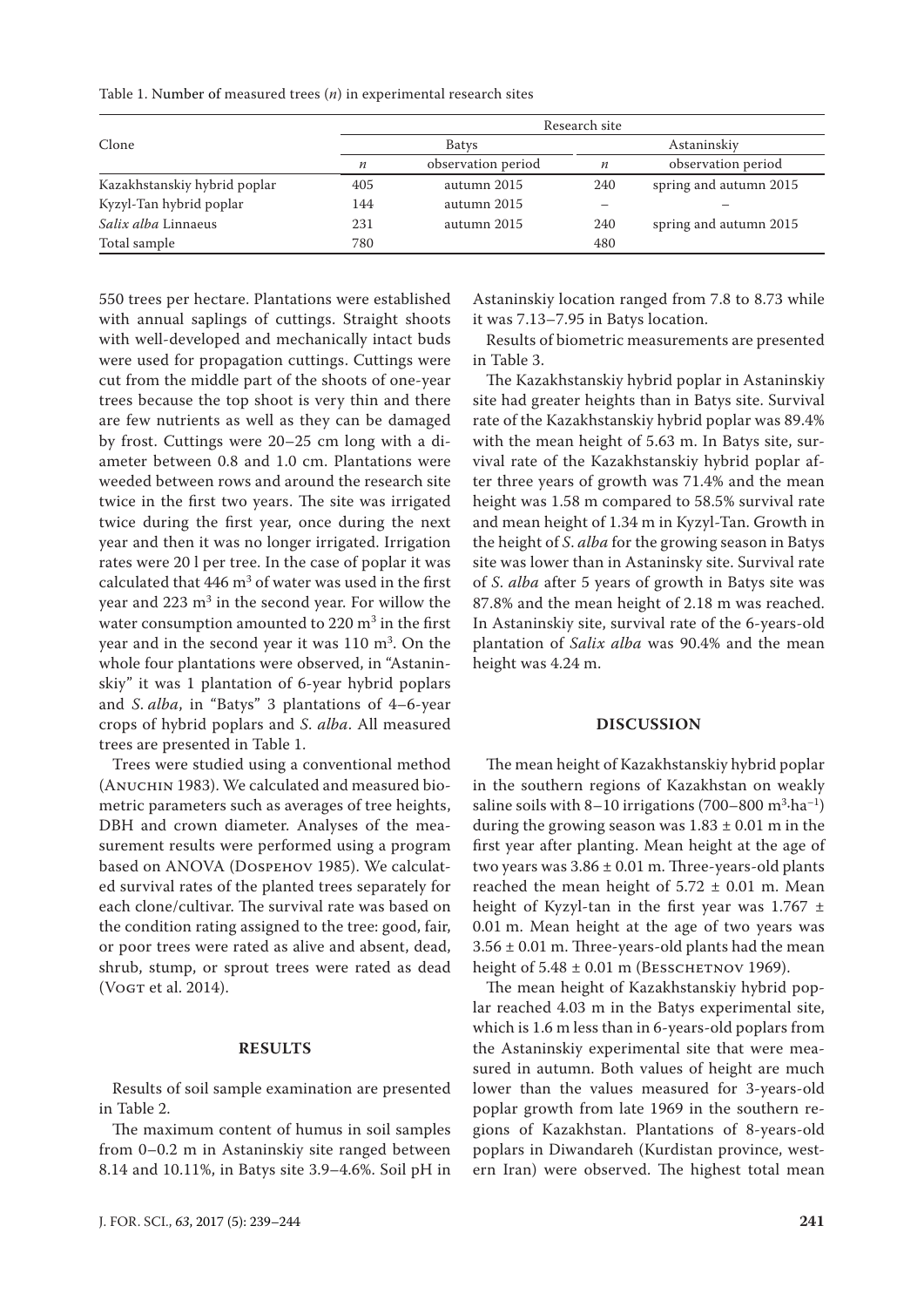| Sample       | Depth<br>(m) | Hygroscopic<br>moisture (%) | pH<br>(KCl) | Humus<br>$(\%)$ | CO <sub>2</sub><br>$(\%)$ | $(\%)$ | Sum of salts Dry residue<br>(%) | Soil<br>layer                     |
|--------------|--------------|-----------------------------|-------------|-----------------|---------------------------|--------|---------------------------------|-----------------------------------|
| Astaninskiy  |              |                             |             |                 |                           |        |                                 |                                   |
|              | $0 - 0.2$    | 10.11                       | 8.73        | 3.45            | 0.16                      | 0.085  | 0.09                            | L                                 |
| 1            | $0.2 - 0.4$  | 10.4                        | 8.44        | 3.33            | 0.67                      | 0.104  | 0.11                            | L                                 |
|              | $0.4 - 0.6$  | 8.76                        | 8.37        | 1.43            | 0.84                      | 0.096  | 0.1                             | CL                                |
|              | $0 - 0.2$    | 9.08                        | 7.87        | 5.64            | 0.13                      | 0.134  | 0.14                            | CL                                |
| 2            | $0.2 - 0.4$  | 9.49                        | 7.91        | 3.68            | 0.16                      | 0.113  | 0.12                            | CL                                |
|              | $0.4 - 0.6$  | 10.01                       | 7.92        | 3.62            | 0.13                      | 0.092  | 0.09                            | $\ensuremath{\mathrm{CL}}\xspace$ |
|              | $0 - 0.2$    | 8.14                        | 7.8         | 3.21            | $0.2\,$                   | 0.106  | 0.11                            | L                                 |
| 3            | $0.2 - 0.4$  | 8.31                        | 7.86        | 3.09            | 0.23                      | 0.103  | 0.11                            | L                                 |
|              | $0.4 - 0.6$  | 6.97                        | 7.92        | 2.09            | 0.21                      | 0.116  | 0.12                            | L                                 |
| <b>Batys</b> |              |                             |             |                 |                           |        |                                 |                                   |
|              | $0 - 0.2$    | 3.9                         | 7.95        | 3.62            | 0.13                      | 0.098  | 0.1                             | SL                                |
| $\mathbf{1}$ | $0.2 - 0.4$  | 4.02                        | 7.92        | 3.6             | 0.16                      | 0.06   | 0.06                            | SL                                |
|              | $0.4 - 0.6$  | 4.35                        | 7.64        | 2.02            | 0.13                      | 0.057  | 0.06                            | L                                 |
|              | $0 - 0.2$    | 4.31                        | 7.93        | 3.98            | 0.13                      | 0.064  | 0.07                            | SL                                |
| 2            | $0.2 - 0.4$  | 5.64                        | 7.58        | 2.33            | 0.16                      | 0.09   | 0.09                            | SL                                |
|              | $0.4 - 0.6$  | 3.45                        | 7.32        | 1.27            | 0.11                      | 0.054  | 0.05                            | L                                 |
|              | $0 - 0.2$    | 4.6                         | 7.13        | 3.5             | 0.23                      | 0.08   | 0.08                            | L                                 |
| 3            | $0.2 - 0.4$  | 4.51                        | 7.48        | 2.02            | 0.2                       | 0.075  | 0.08                            | L                                 |
|              | $0.4 - 0.6$  | 3.99                        | 7.4         | 1.02            | 0.16                      | 0.051  | 0.05                            | SL                                |

Table 2. Basic soil parameters and content of organic matter in the plantations of the experimental research sites Astaninskiy and Batys

L – loam, CL – clay loam, SL – sandy loam

height was in Taze-Abad No. 2 stand (14.69 m) while the lowest was observed in Bishe Ola stands (6.37 m) (Alijanpour et al. 2014). During longterm measurements of natural cottonwood stands in the Lower Mississippi River Valley mean heights of 6.7 m were measured in 5-years-old poplars (STANTURF et al. 2001). This increment is more than twice higher than in Batys site.

Comparable results were obtained in the genetically similar poplar clone NL-B-132b of *Populus* × *canadensis* Moench that reached the mean height of 1.3 m three years after establishment on a site reclaimed from brown coal surface mining in the Czech Republic (50°38'1.244"N, 13°56'59.754"E). The site had unfavourable soil and climatic conditions and the experiment was neither irrigated nor fertilised (Weger, Bubeník 2011). Black poplar did not perform well only in very unfavourable conditions regarding soils and temperatures, the black poplar "NE-42" clone demonstrated greater adaptability and performed well even under unfavourable conditions (BENETKA et al. 2014).

In two locations of northeastern Poland were established field trials with two *S*. *alba* clones Duotur and Corda. Field trials were weeded in the first two years and fertilized (40 kg N·ha–1, 9 kg P·ha–1, 33 kg K·ha–1) in the second and third growing seasons Af-

ter four years of growth Duotur clone had the mean height of 4.79 ± 0.24 m while Corda clone reached the mean height of  $4.49 \pm 0.24$  m (STOLARSKI et al. 2011). Probably because of not so favourable climatic conditions *S*. *alba* in Batys site had the mean height of  $0.84 \pm 0.15$  m after 4 years of growth.

## **CONCLUSIONS**

The results of this study show different reactions of selected clones/cultivars of poplar and willow to climatic conditions of northern Kazakhstan as well as their usability for biomass production in plantations under limiting hydrological conditions. Preliminary results also show that the growth of hybrid poplar may be enhanced by applying biomicro-fertilizers and stimulants. In order to improve the yields of biomass per unit of surface area, it is important to focus on the proper selection of new poplar and willow genotypes especially from species well adapted to more arid regions with conditions similar to those in northern Kazakhstan. From the experience in the Czech Republic and other Central European countries it can be expected that the growth of poplars will increase in the following years, when their root systems are more developed.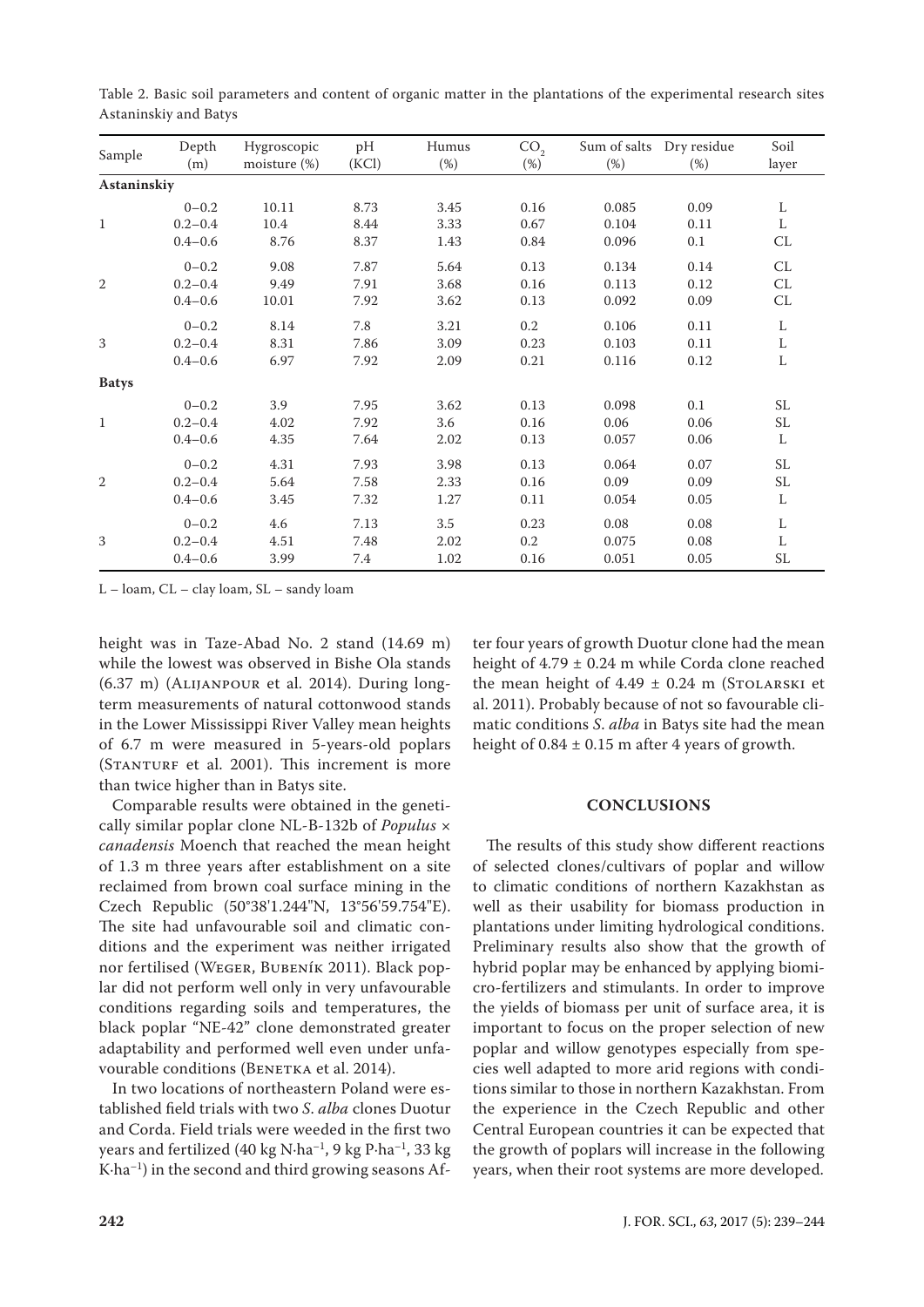| Parameter                     | Site         | Average                                                  | Age of<br>trees (yr)         | Sum of squared<br>deviations     | No. of samples    | Max-min                                         |
|-------------------------------|--------------|----------------------------------------------------------|------------------------------|----------------------------------|-------------------|-------------------------------------------------|
| Kazakhstanskiy hybrid poplar  |              |                                                          |                              |                                  |                   |                                                 |
| Height (m)                    | Astaninskiy  | $4.67 \pm 0.581$<br>$5.63 \pm 0.507$                     | 6(s)<br>6(a)                 | 2,657.6<br>3,835                 | 120<br>120        | $5.60 - 2.85$<br>$6.40 - 3.70$                  |
|                               | <b>Batys</b> | $4.03 \pm 0.145$<br>$3.09 \pm 0.260$<br>$1.58 \pm 0.159$ | 6<br>5<br>$\overline{4}$     | 2,260.4<br>1,153.9<br>368.17     | 139<br>120<br>146 | $5.16 - 2.88$<br>$4.10 - 2.40$<br>$1.86 - 1.29$ |
| Diameter at 1.3 m height (mm) | Astaninskiy  | $26.5 \pm 6.376$<br>$43.3 \pm 12.09$                     | 6(s)<br>6(a)                 | 4,290.76<br>2,425.3              | 120<br>120        | $33.5 - 19.5$<br>$57.7 - 42.0$                  |
|                               | <b>Batys</b> | $39.4 \pm 4.075$<br>$25.4 \pm 4.556$<br>$22.3 \pm 2.972$ | 6<br>5<br>$\overline{4}$     | 2,714.02<br>2,215.04<br>1,040.86 | 405<br>405<br>405 | $49.3 - 29.5$<br>$32.3 - 18.5$<br>$27.8 - 16.8$ |
|                               | Astaninskiy  | $1.70 \pm 0.324$<br>$2.18 \pm 0.316$                     | 6(s)<br>6(a)                 | 359.4<br>582.3                   | 120<br>120        | $1.95 - 1.25$<br>$2.63 - 2.15$                  |
| Crown diameter (m)            | <b>Batys</b> | $1.33 \pm 0.231$<br>$1.13 \pm 0.250$<br>$1.18 \pm 0.157$ | 6<br>5<br>4                  | 253.3<br>160.8<br>206.9          | 405<br>405<br>405 | $1.67 - 1.00$<br>$1.41 - 0.85$<br>$1.59 - 0.77$ |
| Kyzyl-Tan hybrid poplar       |              |                                                          |                              |                                  |                   |                                                 |
| Height (m)                    | <b>Batys</b> | $1.34 \pm 0.205$                                         | 4                            | 264.62                           | 144               | $1.69 - 0.99$                                   |
| Diameter at 1.3 m height (mm) | <b>Batys</b> | $21.2 \pm 2.622$                                         | 4                            | 973.94                           | 144               | $26.9 - 15.6$                                   |
| Crown diameter (m)            | <b>Batys</b> | $1.06 \pm 0.185$                                         | $\overline{4}$               | 166.7                            | 144               | $1.37 - 0.65$                                   |
| Salix alba Linnaeus           |              |                                                          |                              |                                  |                   |                                                 |
| Height (m)                    | Astaninskiy  | $3.64 \pm 0.389$<br>$4.24 \pm 0.551$                     | 6(s)<br>6(a)                 | 1608<br>190.7                    | 120<br>120        | $4.50 - 2.75$<br>$6.35 - 3.65$                  |
|                               | <b>Batys</b> | $2.18 \pm 0.268$<br>$1.05 \pm 0.151$                     | $\sqrt{5}$<br>$\overline{4}$ | 434.2<br>103.7                   | 90<br>141         | $2.25 - 1.15$<br>$1.53 - 0.67$                  |
| Diameter at 1.3 m height (mm) | Astaninskiy  | $19.4 \pm 3.429$<br>$39.4 \pm 5.763$                     | 6(s)<br>6(a)                 | 1,344.83<br>3,535.80             | 120<br>120        | $27.5 - 11.0$<br>$48.5 - 30.0$                  |
|                               | <b>Batys</b> | $17.0 \pm 3.526$<br>$15.4 \pm 2.149$                     | 5<br>$\overline{4}$          | 1,051.0<br>478.72                | 90<br>141         | $32.0 - 13.0$<br>$19.0 - 11.0$                  |
| Crown diameter (m)            | Astaninskiy  | $1.44 \pm 0.351$<br>$1.82 \pm 0.363$                     | 6(s)<br>6(a)                 | 263.6<br>413.3                   | 120<br>120        | $1.75 - 1.13$<br>$2.30 - 1.34$                  |
|                               | <b>Batys</b> | $1.23 \pm 0.236$<br>$1.08 \pm 0.237$                     | 5<br>4                       | 141.2<br>172.4                   | 90<br>141         | $1.55 - 0.90$<br>$1.42 - 0.75$                  |

Table 3. Results of measurement of biometric parameters of fast-growing trees in experimental research sites Astaninskiy and Batys

s – measurements carried out in spring, a – measurements carried out in autumn

### **Acknowledgement**

We gratefully acknowledge the Republic State Enterprise "Zhasyl Aymak" for invaluable assistance with field work.

## **References**

- Al Afas N., Marron N., Van Dongen S., Laureysens I., Ceulemans R. (2008): Dynamics of biomass production in a poplar coppice culture over three rotations (11 years). Forest Ecology and Management, 255: 1883–1891.
- Alijanpour A., Shafiei A.B., Latify R. (2014): Effect of planting interval and soil type on qualitative and quantitative

characteristics of poplar (*Populus nigra*) plantations in Diwandareh (Kurdistan province, western Iran). Journal of Forest Science, 60: 89–95.

- Anuchin N.P. (1983): Forest Inventory: The Textbook for High Schools. Moscow, Forest Industry: 552. (in Russian)
- Barontini M., Crognale S., Scarfone A., Gallo P., Gallucci F., Petruccioli M., Pesciaroli L., Pari L. (2014): Airborne fungi in biofuel wood chip storage sites. International Biodeterioration & Biodegradation, 90: 17–22.
- Benetka V., Novotná K., Štochlová P. (2014): Biomass production of *Populus nigra* L. clones grown in short rotation coppice systems in three different environments over four rotations. iForest – Biogeosciences and Forestry, 7: 233–239.